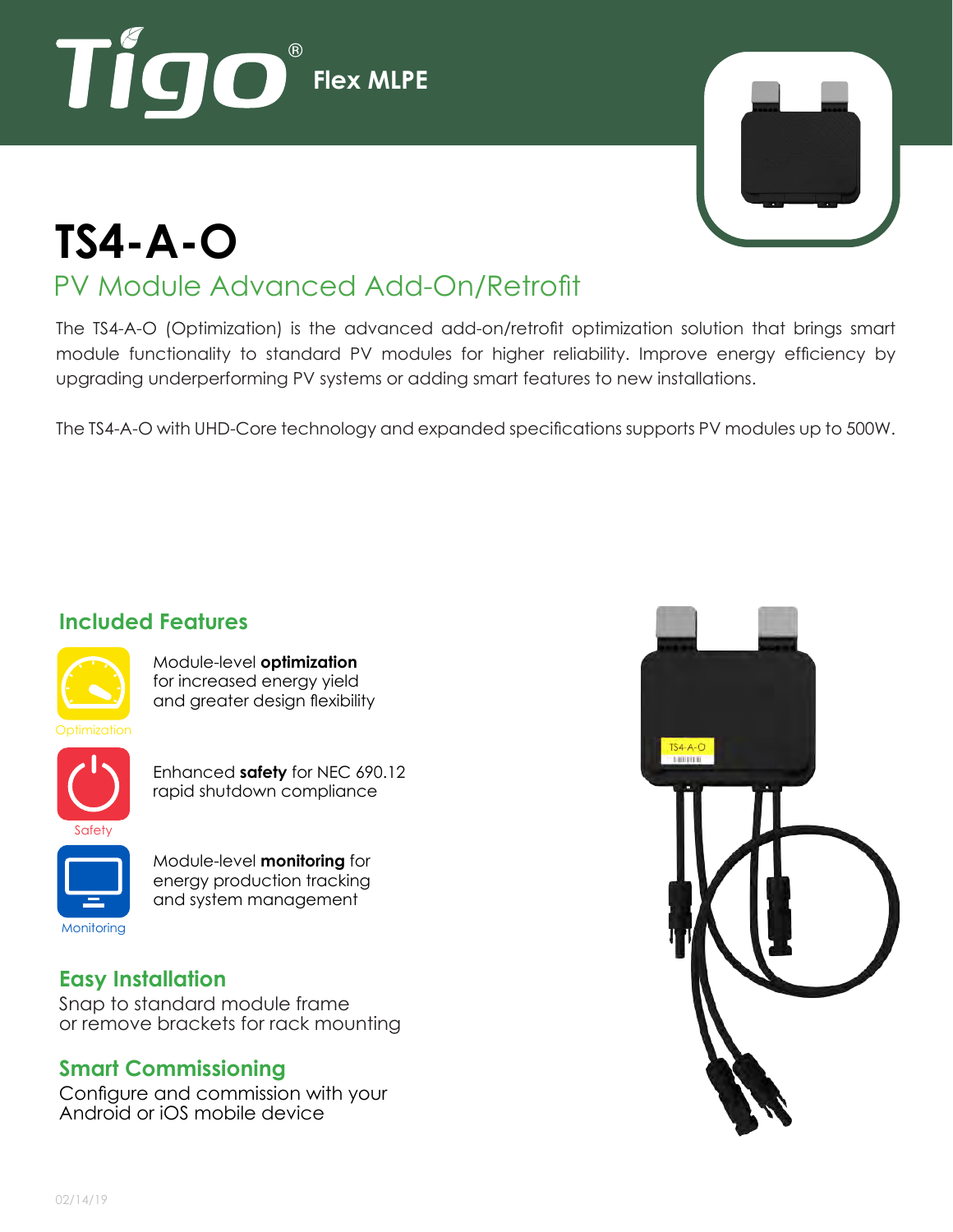# **TS4-A-O SPECIFICATIONS**

| <b>Environmental</b>                                  |                                  |
|-------------------------------------------------------|----------------------------------|
| Operating Temperature Range                           | -40°C to +85°C (-40°F to +158°F) |
| <b>Outdoor Rating</b>                                 | IP68, NEMA 3R                    |
| Mechanical                                            |                                  |
| <b>Dimensions</b>                                     | 138.4mm x 139.7mm x 22.9mm       |
| Weight                                                | 490g                             |
| <b>Electrical</b>                                     |                                  |
| Voltage Range                                         | $16 - 90V$                       |
| Maximum Continuous Input Current<br>$(\mathsf{IMAX})$ | 12A                              |
| Maximum Power                                         | 500W                             |
| Output Cable Length                                   | 1m (standard)                    |
| Connectors                                            | MC4 compatible (standard)        |
| Communication Type                                    | Wireless                         |
| Rapid Shutdown UL Listed<br>(NEC 2014 & 2017 690.12)  | Yes                              |

Cloud Connect Advanced (CCA) and TAP (Gateway) required for rapid shutdown with TS4-A-O.

# **ORDERING INFORMATION**

| Standard           |                                            |
|--------------------|--------------------------------------------|
| 451-00257-00       | 1000V UL / TÜV, 1m cable, MC4 compatible   |
| <b>Options</b>     |                                            |
| 451-00252-12       | 1000V UL / TÜV, 1m cable, MC4              |
| $451 - 00257 - 12$ | 1000V UL / TÜV, 1.2m cable, MC4 compatible |
| 451-00252-32       | 1000V UL / TÜV, 1.2m cable, MC4            |
| 451-00261-12       | 1500V UL / TÜV, 1m cable, EVO2             |
| 451-00261-32       | 1500V UL / TÜV, 1.2m cable, EVO2           |

# $C \in FC C \subseteq \mathbb{C}$



**For sales info:** sales@tigoenergy.com or 1.408.402.0802

**For product info:** Visit tigoenergy.com/products

#### **For technical info:** Visit support.tigoenergy.com

For additional info and product selection assistance, use Tigo's online design tool at tigoenergy.com/design



Tigo Energy, Inc. 420 Blossom Hill Rd, Los Gatos, California 95032 USA | www.tigoenergy.com P: +1.408.402.0802 F: +1.408.358.6279 | sales@tigoenergy.com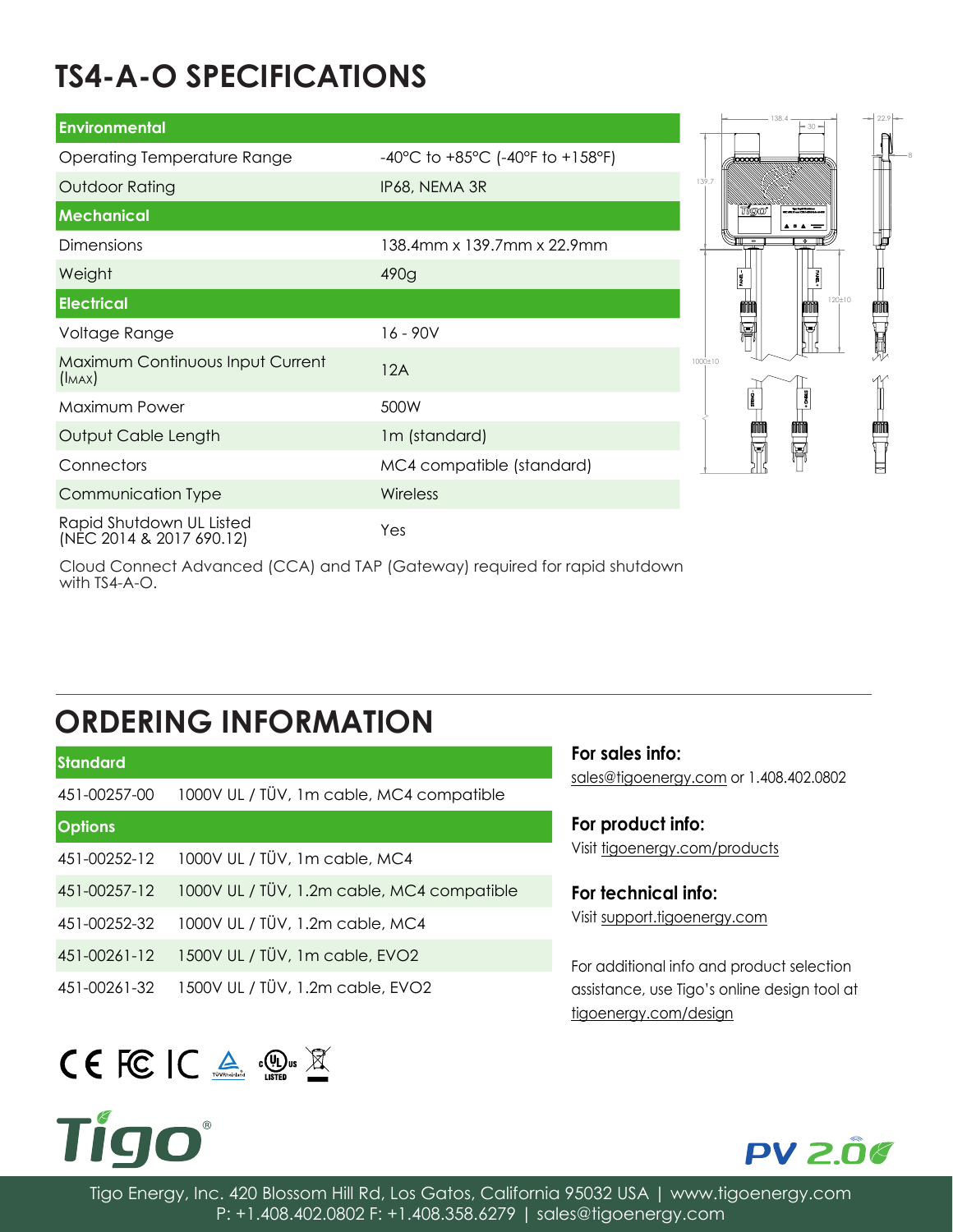# $T$ <sup>8</sup> CLOUD CONNECT ADVANCED

# **ADVANCED COMMUNICATIONS AND COMPACT SIZE**

- Cloud Connect Advanced (CCA) is one of the smallest communication data loggers on the market.
- Connects smart modules to the Cloud and the Tigo Smart Monitoring software.
- Enables module level disconnect, on-site and remote configuration through Tigo's mobile app.
- Comes with RS-485 port software and hardware for robust third party compatibility: read and report data from Modbus equipped inverters, charge controllers, weather stations, smart combiner boxes, and revenue grade meters. See list of supported devices: https://support.tigoenergy.com/hc/en-us
- Equipped with Tigo Smart OS, able to support custom applications through extensive APIs.

## **INTERNET CONNECTION**

Internet connection via Ethernet, Wi-Fi, or optional cellular\* connectivity built in.

## **MOBILE APP SET UP AND ACCESS**

Configure the CCA with the Tigo SMART App. The Wi-Fi capabilities of the CCA provide direct access and straightforward commissioning.

## **COST EFFECTIVE**

Advanced technologies make the CCA cost-effective for large scale deployment.



## **APPLICATION PLATFORM**

Tigo® Smart OS allows third parties to develop and deploy apps to the Cloud Connect through the Tigo® app store.